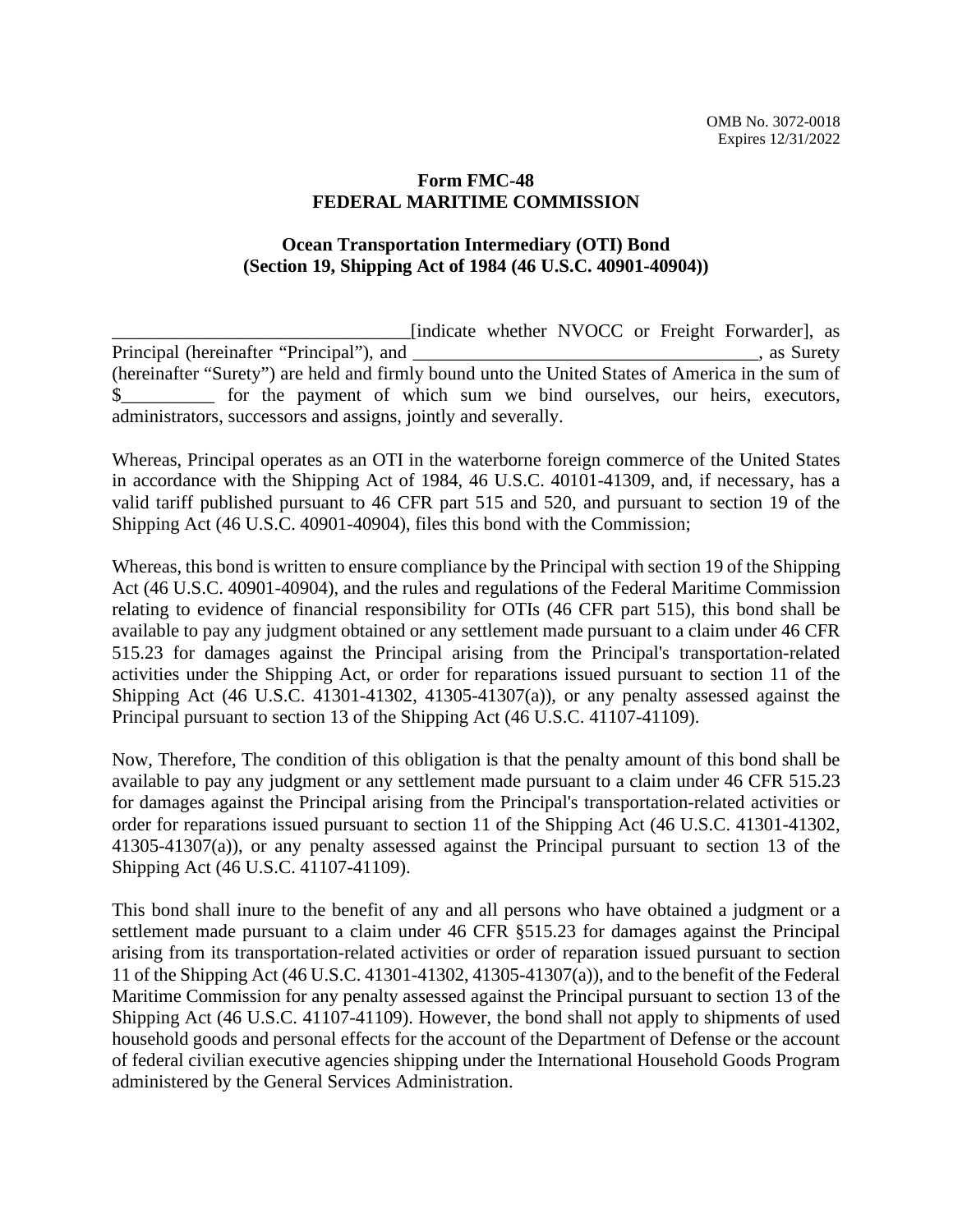The liability of the Surety shall not be discharged by any payment or succession of payments hereunder, unless and until such payment or payments shall aggregate the penalty amount of this bond, and in no event shall the Surety's total obligation hereunder exceed said penalty amount, regardless of the number of claims or claimants.

This bond is effective the <u>sectes</u> day of <u>sectes</u> and shall continue in effect until discharged or terminated as herein provided. The Principal or the Surety may at any time terminate this bond by mail or email (bcl@fmc.gov) written notice to the Director, Bureau of Certification and Licensing, Federal Maritime Commission, Washington, DC. 20573. Such termination shall become effective thirty (30) days after receipt of said notice by the Commission. The Surety shall not be liable for any transportation-related activities of the Principal after the expiration of the 30 day period but such termination shall not affect the liability of the Principal and Surety for any event occurring prior to the date when said termination becomes effective.

The Surety consents to be sued directly in respect of any bona fide claim owed by Principal for damages, reparations or penalties arising from the transportation-related activities under the Shipping Act of Principal in the event that such legal liability has not been discharged by the Principal or Surety after a claimant has obtained a final judgment (after appeal, if any) against the Principal from a United States Federal or State Court of competent jurisdiction and has complied with the procedures for collecting on such a judgment pursuant to 46 CFR 515.23, the Federal Maritime Commission, or where all parties and claimants otherwise mutually consent, from a foreign court, or where such claimant has become entitled to payment of a specified sum by virtue of a compromise settlement agreement made with the Principal and/or Surety pursuant to 46 CFR 515.23, whereby, upon payment of the agreed sum, the Surety is to be fully, irrevocably and unconditionally discharged from all further liability to such claimant; provided, however, that Surety's total obligation hereunder shall not exceed the amount set forth in 46 CFR 515.21, as applicable.

The underwriting Surety will promptly notify the Director, Bureau of Certification and Licensing, Federal Maritime Commission, Washington, DC. 20573, in writing by mail or email (bcl@fmc.gov), of all claims made, lawsuits filed, judgments rendered, and payments made against this bond.

Signed and sealed this  $\_\_$  day of  $\_\_$ 

\_\_\_\_\_\_\_\_\_\_\_\_\_\_\_\_\_\_\_\_\_\_\_\_\_\_\_\_\_\_\_\_\_\_\_\_\_\_\_\_\_\_\_\_

\_\_\_\_\_\_\_\_\_\_\_\_\_\_\_\_\_\_\_\_\_\_\_\_\_\_\_\_\_\_\_\_\_\_\_\_\_\_\_\_\_\_\_\_

(Please type name of signer under each signature.)

Individual Principal or Partner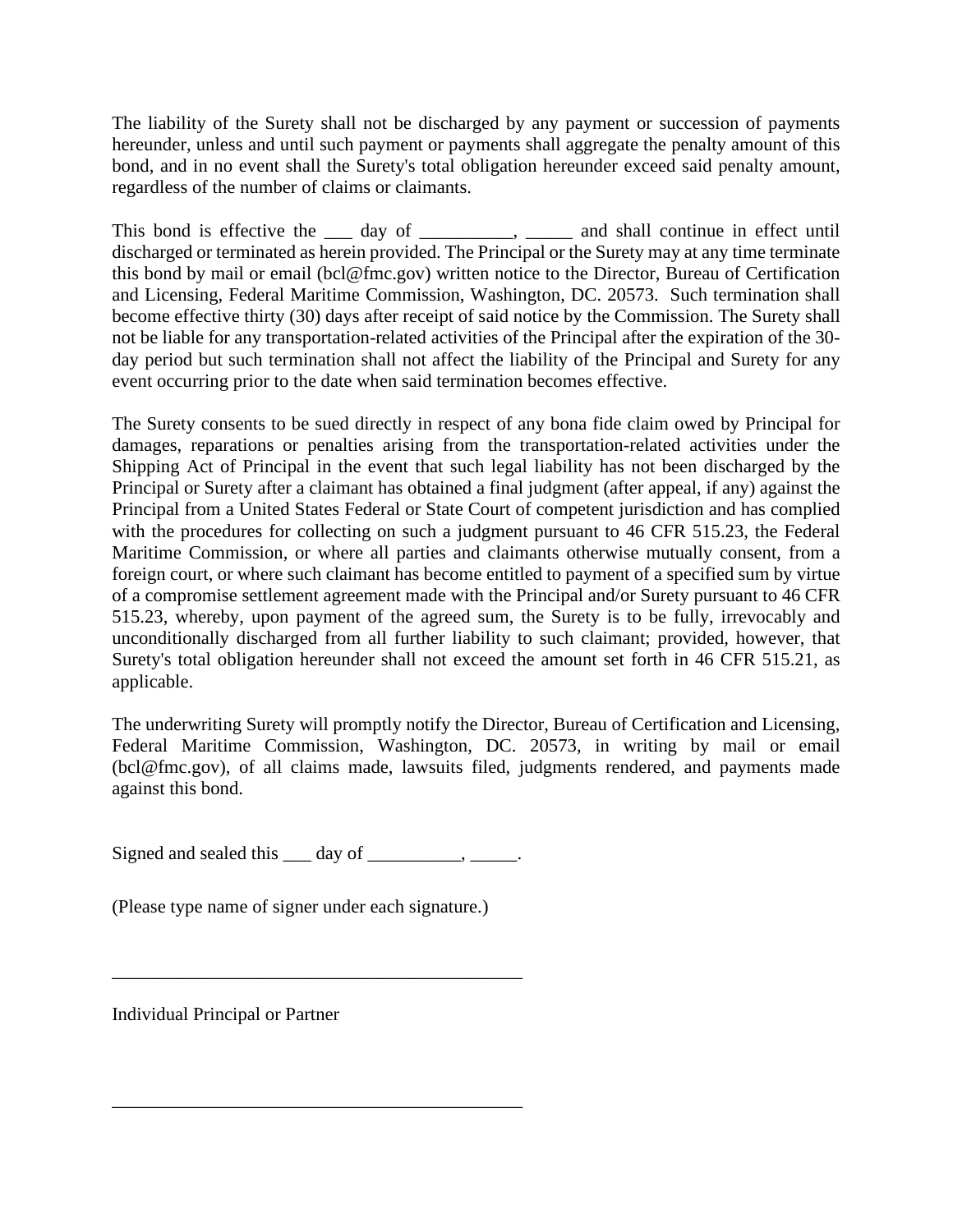**Business Address** 

**Individual Principal or Partner** 

<u> 1989 - Johann Barnett, fransk politik (d. 1989)</u>

 $\overline{\phantom{a}}$ 

**Business Address** 

Individual Principal or Partner

**Business Address** 

Trade Name, If Any

Corporate Principal

State of Incorporation

Trade Name, If Any

**Business Address**